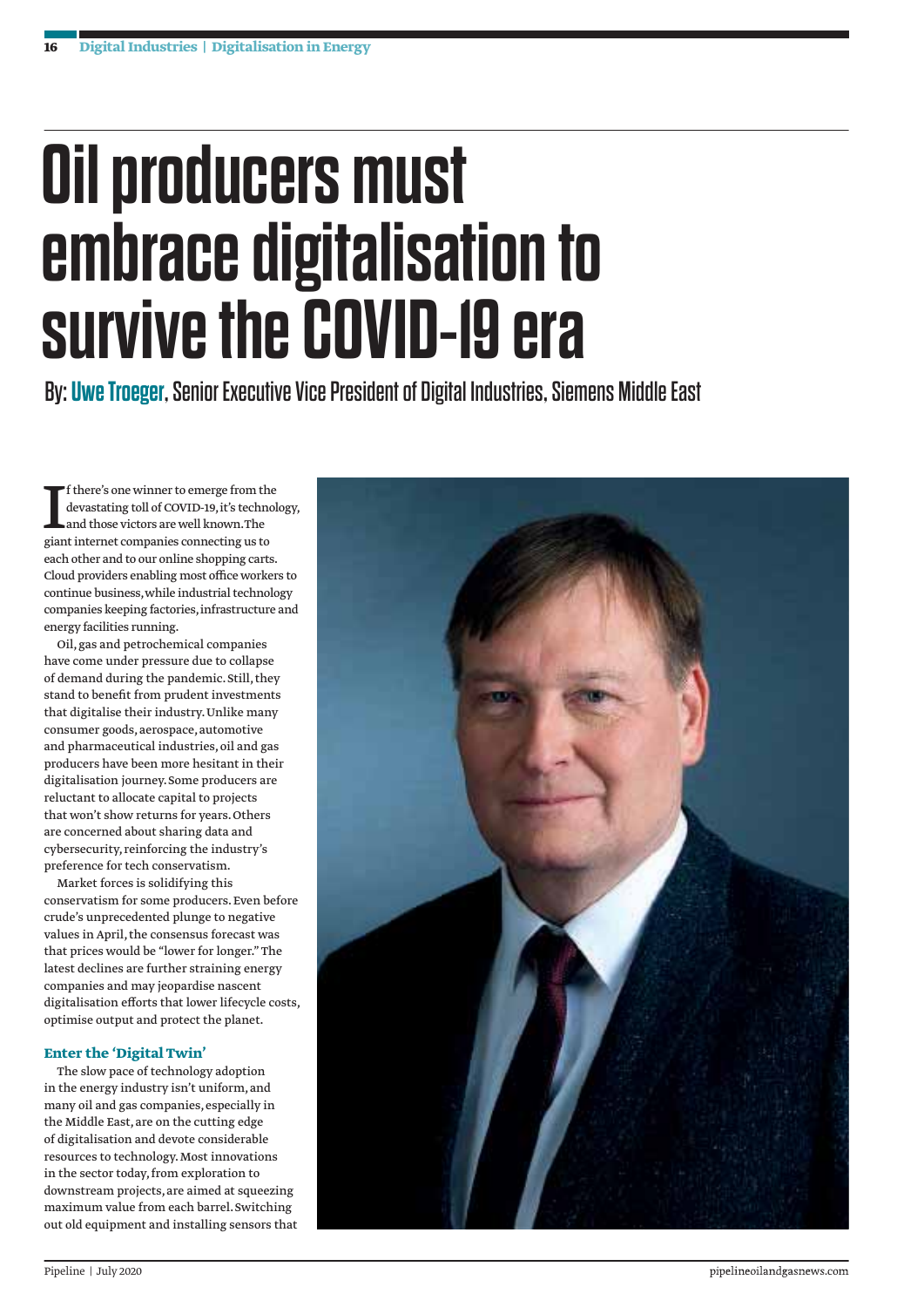

allow for real-time production optimisation are some examples of the quick upgrades to brownfield assets.

But the greatest promise lies in technology that isn't widely adopted, yet. Digital twins are long established in the industrial world, and proving to be even more useful as the remote operation and servicing of critical oil and gas infrastructure become integral

to current operating environments. This software solution allows energy companies to create virtual copies that emulate their plants, providing operators a comprehensive and accurate assessment of their assets.

Developing a digital twin is a key step toward connecting the virtual and real production worlds of the digital enterprise. By deepening the integration of automation hardware and software, producers not only collect and process data from machines and plants, but they can turn the information into a competitive advantage. The deeper the integration, the better the outcome.

Today's tools are often specialized for specific tasks and may lack the connectivity that would enable the easy comparison and cross-reference of asset information.



## **Address**

Plot No S-50807, Jebel Ali, Free Zone (South) P.O. BOX 17729, Dubai-United Arab Emirates

**Tel:** +9714-8865119 / **Fax:** +9714-8865118 **Email:** sales@sso.ae / info@sso.ae **Website:** www.shreesteeloverseas.com